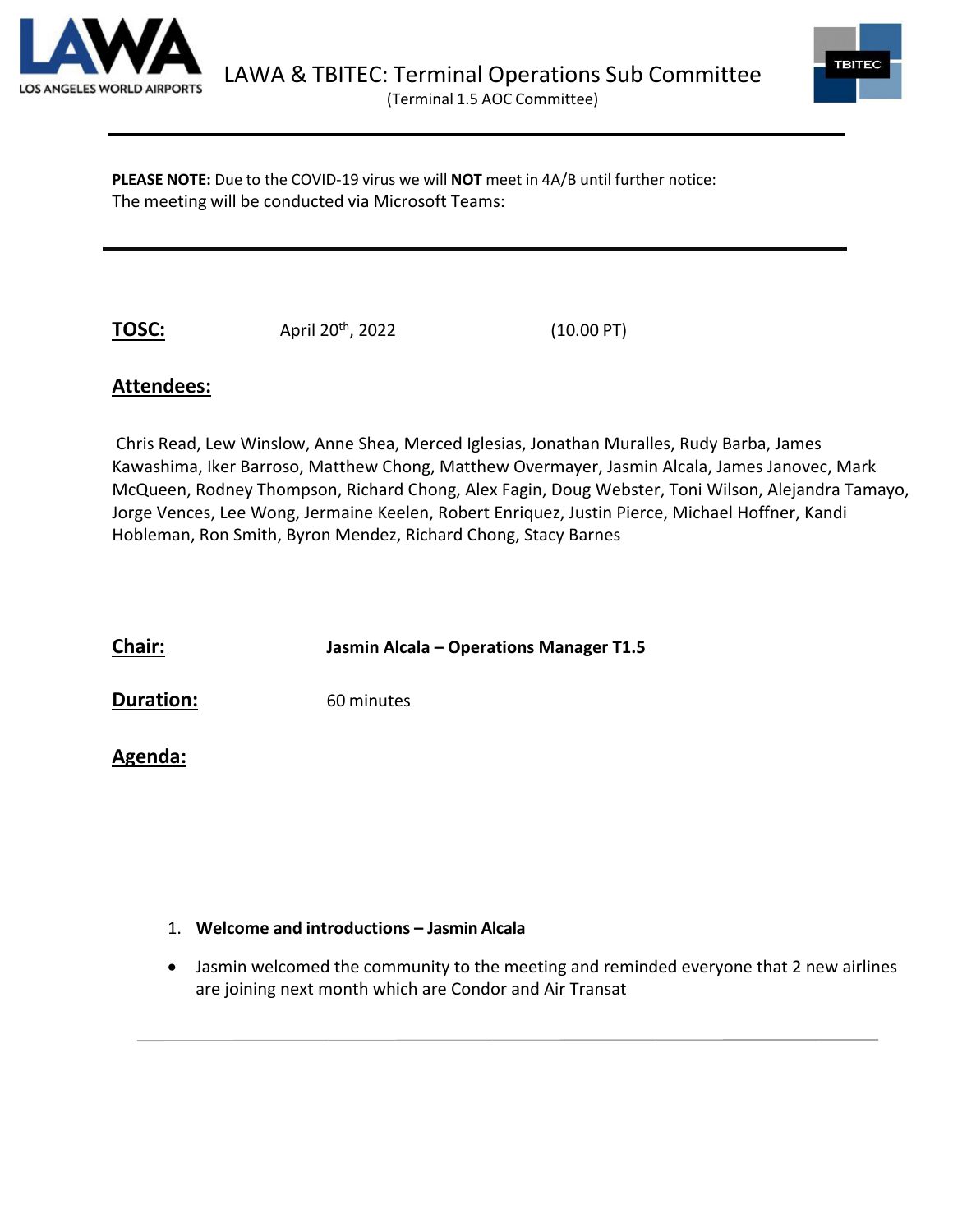### 2. **Safety and operations– Doug Webster / Lew Winslow**

• Lew updated on safety performance. Aircraft cut offs are trending downwards, all incidents are investigated as fully as possible. Vehicles accidents are trending around the same as 2019. Most incidents are due to lack of care and not doing the basics correctly, e.g. Not setting vehicle brakes. New stop signage installed around taxi lane Charlie 10. Reminded the community that 1 incident is too many and we must all remain vigilant.

#### 3. **LAWA emergency management– Justin Pierce**

• Justin updated on the tri annual Air Ex which has just been completed with 100 volunteer actors and 150 observers from 15 companies. A full report will be published in 30 days' time. Justin thanked the community for their participation

#### 4. **TSA update – Alejandra Tamayo**

- Jasmin updated on behalf of Alejandra, noting a small increase passenger numbers. Noted the change to the face mask mandate policy
- 5. **Airport Police update – Officer Lopez**
- Officer Lopez was unable to join the meeting
- 6. **Service contract performance scorecard – Chris read**
	- Chris updated on the service contract scorecard which has been circulated separately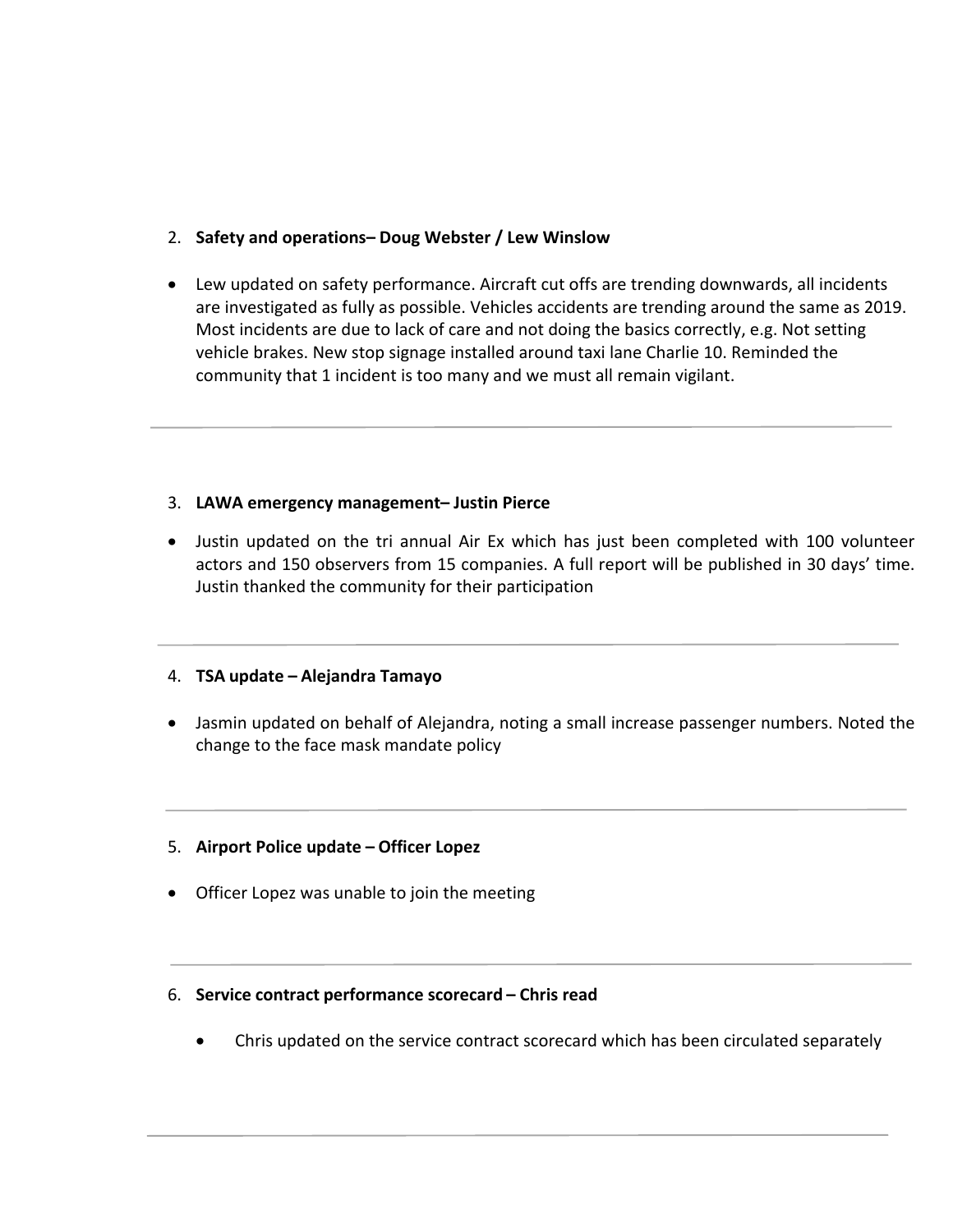#### 7. **LAWA T1.5 operations update – James Janovec / LAWA Ops Team**

- James updated on terminal operations and construction works. Delta moved to T3 on April  $20<sup>th</sup>$ . Works continue on T1.5 and T2 with new barricades in place. The T1.5 connector will be closed for the next 6-9 months. Ramp works taking place at gate 21 to install a new jet bridge. 2 new carriers joining next month, Condor and Air Transat and they will be using common use kiosks. Works taking place to rectify a fire alarm system fault
- Mario updated on bussing operations. There is an increase in staffing numbers from next week in the evenings
- Richard updated on landside operations. CTA traffic rose 12% in March over February and April is currently 3% higher than March. CTA traffic is averaging 77k per day with a peak of 82k. CTA parking is busy with intermittent closures. Economy parking is averaging 55-60% capacity. There is a crackdown on fare solicitation. T5.5 ped bridge works will end shortly, pre holidays
- Rodney updated on ATMs, currently at 1500/ day and loads are increasing. MSC has 40-50 per day and TBIT has 120. New airlines will mean a reallocation of ticket counters. Summer is looking very busy, and it is important to update schedules in the correct format for Rodney and his team. Summit of the Americas on June 8-10 will be very busy.

### 8. **TBITEC projects update – Jasmin Alcala**

- Jasmin updated on Brock SSE with refinements currently being carried out. Local SITA BSM generator for Allegiant and a pilot of Smart Pass. Full details are contained in the presentation pack. Additional work is being done on BHS contingency planning prior to the summer
- Janaye updated on the PBB safety works taking place installing prepositioning and anticollision system. The PBB hardware is all in place and software works are being completed. PPS works are 95% complete. Double sided Cypher locks works are all complete on both sides of the PBB doors. PCA hose right sizing is underway. Full details are contained in the presentation pack